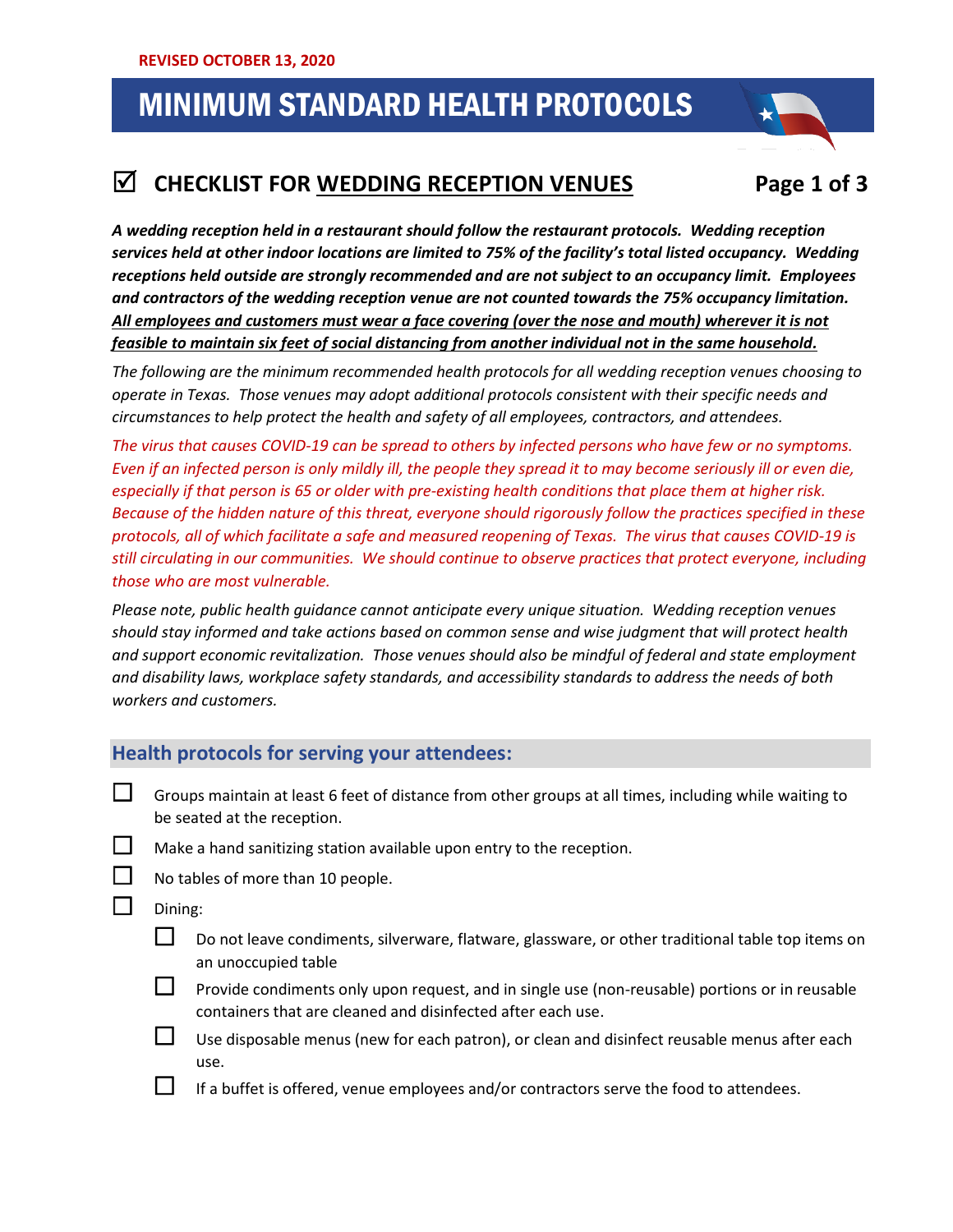## MINIMUM STANDARD HEALTH PROTOCOLS

### .<br>. **. .**. .  **WEDDING RECEPTION VENUES: Page 2 of 3**

#### **Health protocols for your employees and contractors:**

 $\Box$  Train all employees and contractors on appropriate cleaning and disinfection, hand hygiene, and respiratory etiquette.

 $\Box$  Screen employees and contractors before coming into the venue:

 Send home any employee or contractor who has any of the following new or worsening signs or symptoms of possible COVID-19:

- Cough
- Shortness of breath or difficulty breathing
- Sore throat
- Loss of taste or smell
- Diarrhea

- **Chills**
- Repeated shaking with chills
- Muscle pain
- Headache

Fahrenheit Known close contact with a person who is lab

- Feeling feverish or a measured temperature greater than or equal to 100.0 degrees

- confirmed to have COVID-19 Do not allow employees or contractors with new or worsening signs or symptoms listed above to return to work until:
- In the case of an employee or contractor who was diagnosed with COVID-19, the individual may return to work when all three of the following criteria are met: at least 3 days (72 hours) have passed *since recovery* (resolution of fever without the use of fever-reducing medications); and the individual has *improvement* in symptoms (e.g., cough, shortness of breath); and at least 10 days have passed *since symptoms first appeared*; or
- In the case of an employee or contractor who has symptoms that could be COVID-19 and does not get evaluated by a medical professional or tested for COVID-19, the individual is assumed to have COVID-19, and the individual may not return to work until the individual has completed the same three-step criteria listed above; or
- If the employee or contractor has symptoms that could be COVID-19 and wants to return to work before completing the above self-isolation period, the individual must obtain a medical professional's note clearing the individual for return based on an alternative diagnosis.

 $\Box$  Do not allow an employee or contractor with known close contact to a person who is labconfirmed to have COVID-19 to return to work until the end of the 14 day self-quarantine period from the last date of exposure (with an exception granted for healthcare workers and critical infrastructure workers).

 Have employees and contractors wash or sanitize their hands upon entering the venue, and between interactions with attendees.